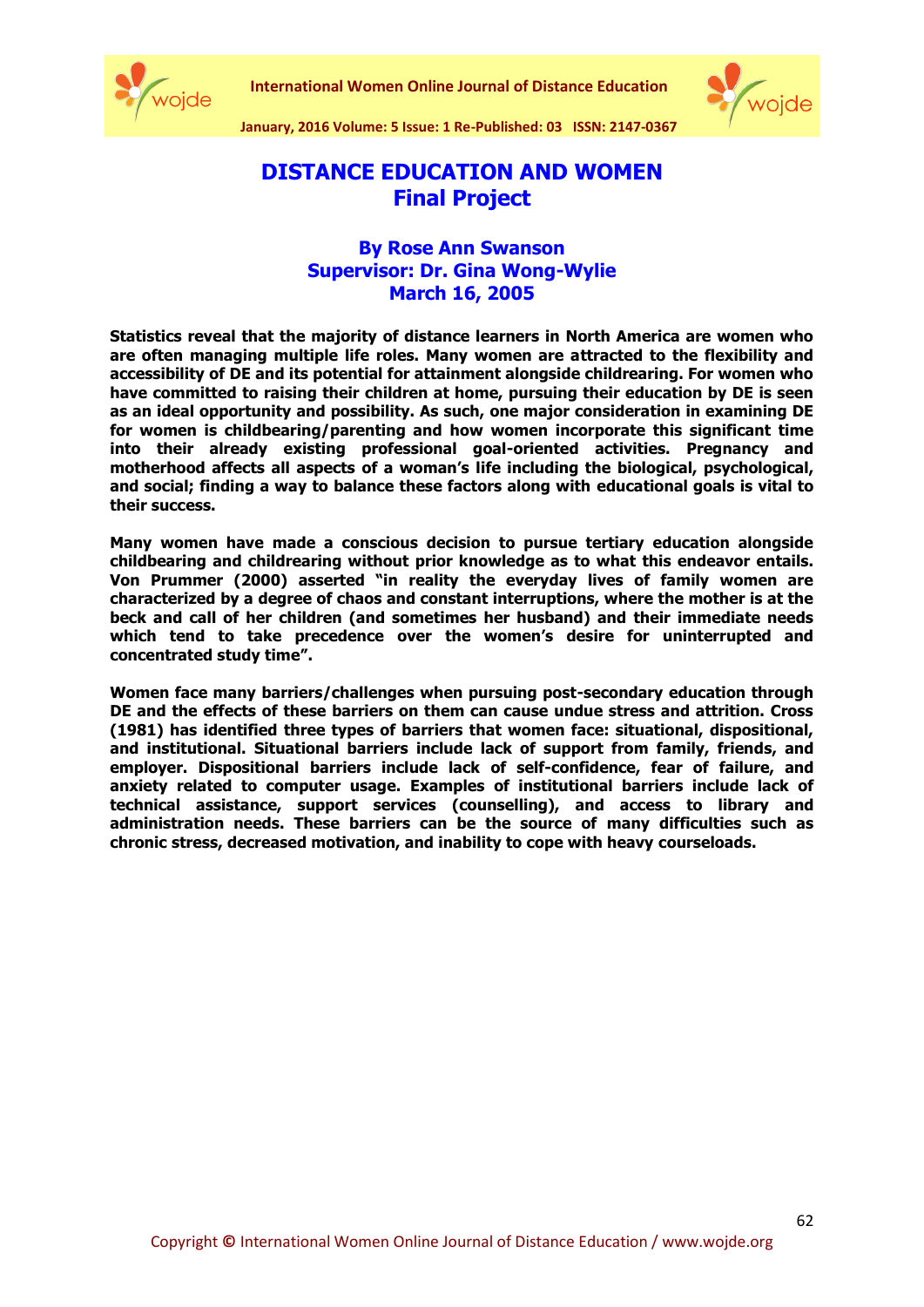### Running head: DISTANCE EDUCATION AND WOMEN

Final Project Letter of Intent

Campus of Alberta Applied Psychology: Counselling Initiative

Issues and Perspectives in Women and Distance Education:

A Guidebook

Supervisor: Dr. Gina Wong-Wylie

By Rose Ann Swanson

March 16, 2005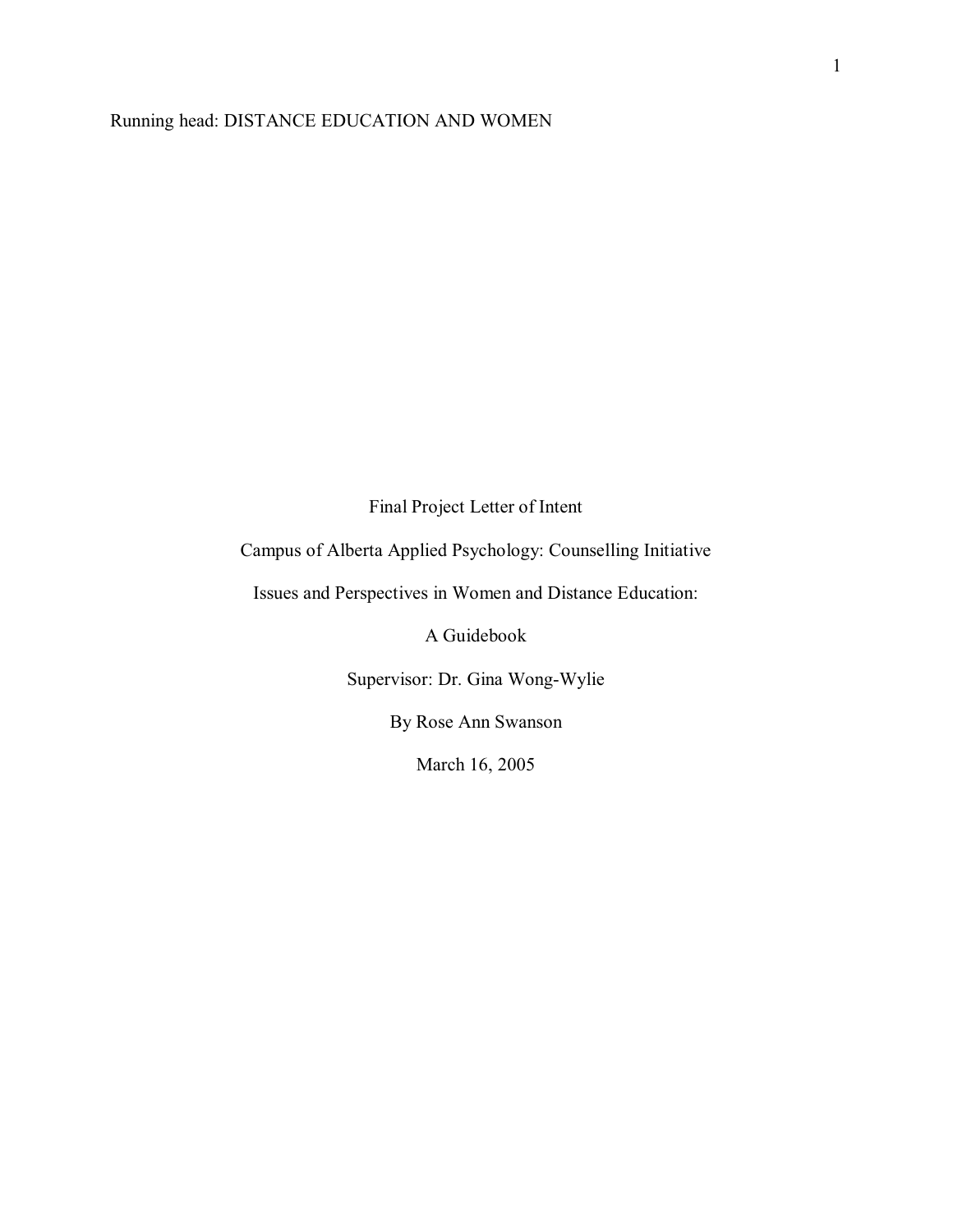#### Problem Statement and Project Rationale

Distance learning has been in existence for at least 100 years, and due to changes in

technology, has advanced rapidly in the last forty years (Galusha, 2004). Distance Education

(DE) is defined by Rezabek (1999) as:

The transportation of information and the involvement of a learner in the acquisition of knowledge and understanding of an area of study through planned, usually structured, and organized (but also incidental) communication, that also uses supplemental resources and media-assisted two way communication, where the learner and instructor are separated by distance and/or time. (p. 12)

 DE provides the opportunity for study with freedom in relation to time and place of study for those unable to attend traditional classroom based instruction. It allows for a high degree of flexibility for individuals pursuing education for professional purposes or as part of their leisure pursuits. Consistent with this perspective, Chung (1990) advocated that:

Distance education provides opportunities for adults to change careers later in life; to enhance their skills and qualifications while retaining their jobs; to bring up a young family while continuing with their education; to keep up with ever-changing technologies; and to improve their social position and status. (p. 61)

In addition to vocation and vocational purposes, intellectual satisfaction/personal fulfillment, being a role model for family members (Furst-Bowe & Dittman, 2001), the privacy of home study (Leiper, 1993), and gaining cultural knowledge have also been identified as advantages to pursuing DE.

 Statistics reveal that the majority of distance learners in North America are women who are often managing multiple life roles. Many women are attracted to the flexibility and accessibility of DE and its potential for attainment alongside childrearing. For women who have committed to raising their children at home, pursuing their education by DE is seen as an ideal opportunity/possibility.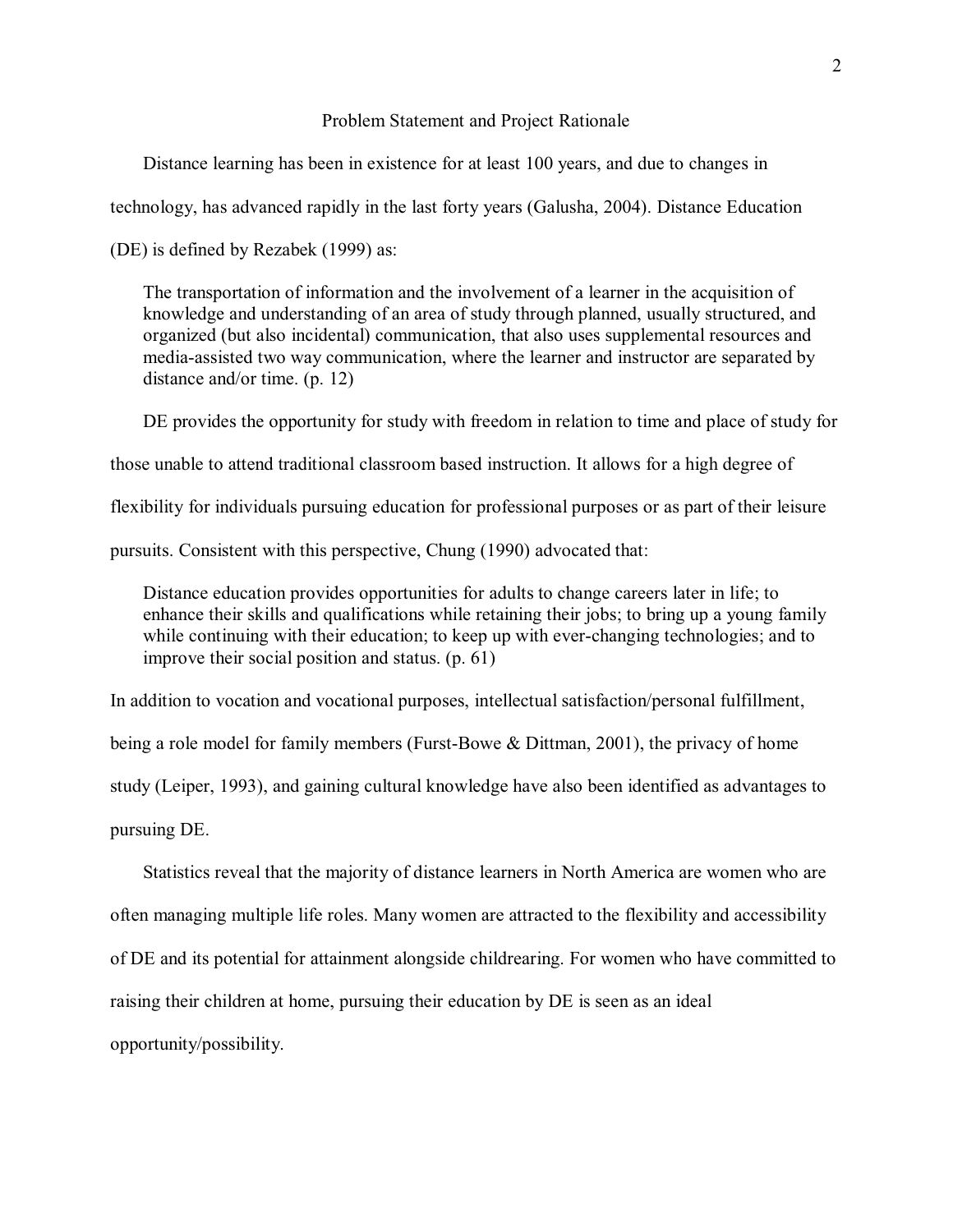As such, one major consideration in examining DE for women is childbearing/parenting and how women incorporate this significant time into their already existing professional goal-oriented activities. Pregnancy and motherhood affects all aspects of a woman's life including the biological, psychological, and social; finding a way to balance these factors along with educational goals is vital to their success.

 Many women have made a conscious decision to pursue tertiary education alongside childbearing and childrearing without prior knowledge as to what this endeavor entails. von Prummer (2000) asserted "in reality the everyday lives of family women are characterized by a degree of chaos and constant interruptions, where the mother is at the beck and call of her children (and sometimes her husband) and their immediate needs which tend to take precedence over the women's desire for uninterrupted and concentrated study time" (p. 46).

 Women face many barriers/challenges when pursuing post-secondary education through DE and the effects of these barriers on them can cause undue stress and attrition. Cross (1981) has identified three types of barriers that women face: situational, dispositional, and institutional. Situational barriers include lack of support from family, friends, and employer. Dispositional barriers include lack of self-confidence, fear of failure, and anxiety related to computer usage. Examples of institutional barriers include lack of technical assistance, support services (counselling), and access to library and administration needs. These barriers can be the source of many difficulties such as chronic stress, decreased motivation, and inability to cope with heavy courseloads.

 Andrusyszyn, Cragg, and Fraser (2004) purported that "technological advancements and the explosion of knowledge are making it more difficult to remain current and maintain professional competence" (p. 4). For many women, DE is one of the most convenient ways to accomplish both personal and professional goals simultaneously. Acknowledging and making provisions for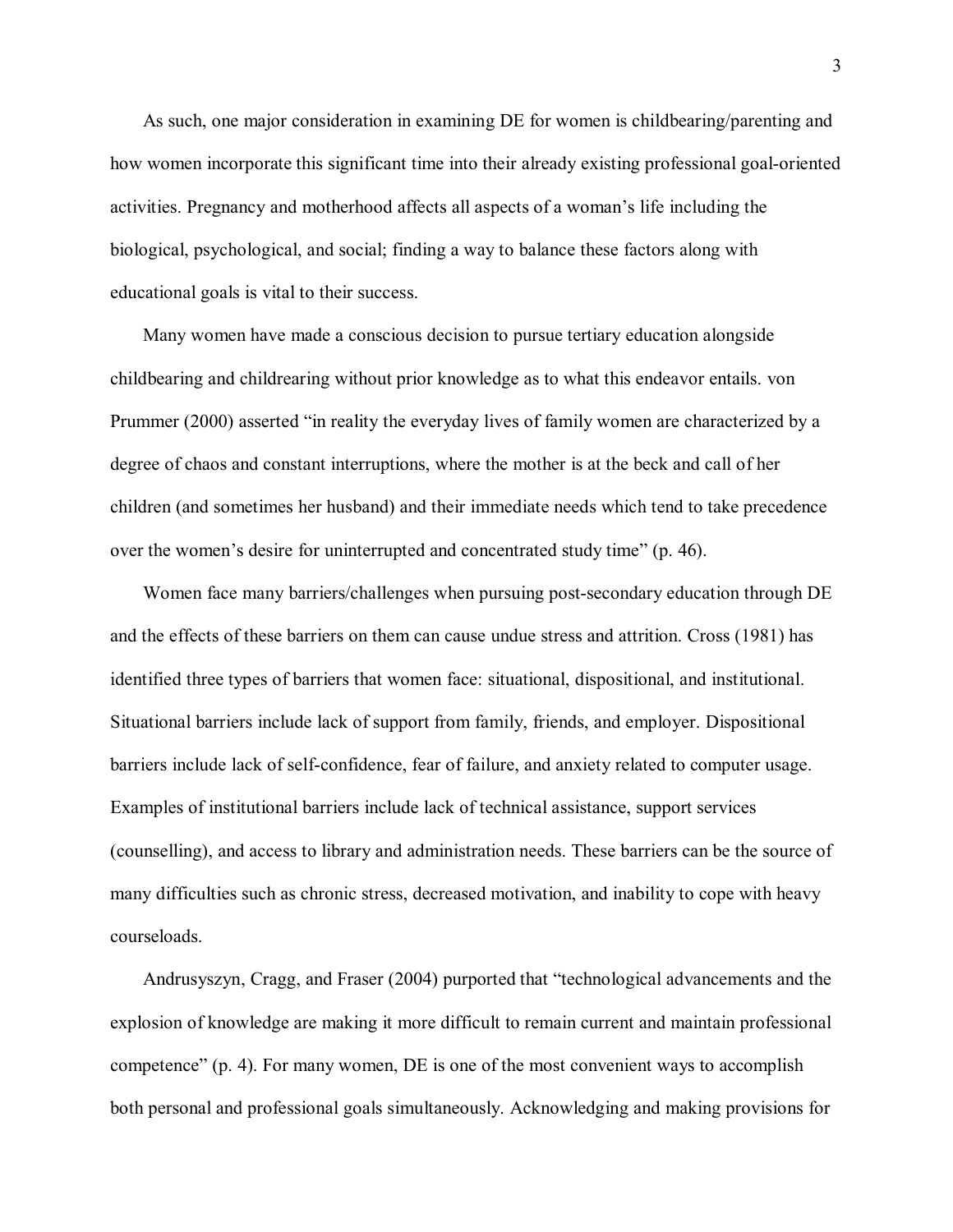situational, dispositional, institutional, and other barriers has the potential to enhance the learning experience and quality of life of female distance learners.

 The intent of this comprehensive literature review is to examine the history of DE and what the extant literature to date reveals as the trends, issues, and perspectives of women in DE. This writer will explore the scholarly literature on women and DE, barriers and challenges that women learners face and coping strategies that these women learners can utilize to support their success in DE studies. Subsequently, these influencing factors will form the basis for the development of a guidebook for women embarking on DE. The development of this guidebook will be emergent based on the issues and perspectives discovered; however, it may include relevant aspects of the DE female learner's reality such as concerns, needs, successes, and celebrations. This guidebook will strive to alleviate some of the anxieties and frustrations that females may experience as a result of their new role as a post-secondary DE student by presenting coping strategies that other female DE students have utilized.

#### Reference to Literature

 As mentioned previously, keeping updated with technology, and remaining current in the workforce (fulfilling employer expectations) can be difficult, and for many women who assume multiple life roles, DE is one of the most convenient and flexible ways to fulfill their aspirations.

 Houle (as cited in Qureshi, Morton & Antosz, 2004) classified DE learners into a threecategory system. He described *Goal-oriented learners* as "those who use learning to gain specific objectives, such as learning to deal with particular family problems, learning better business practices, or pursuing a particular area of interest" (p. 3). *Activity-oriented learners* are "those who participate primarily for the sake of the activity itself, to join a group, or to escape an unhappy situation" (p. 3) and *Learning-oriented learners* are "those who pursue learning for its own sake, the lifelong learners" (p. 3). Given the increasing expectations of employers and the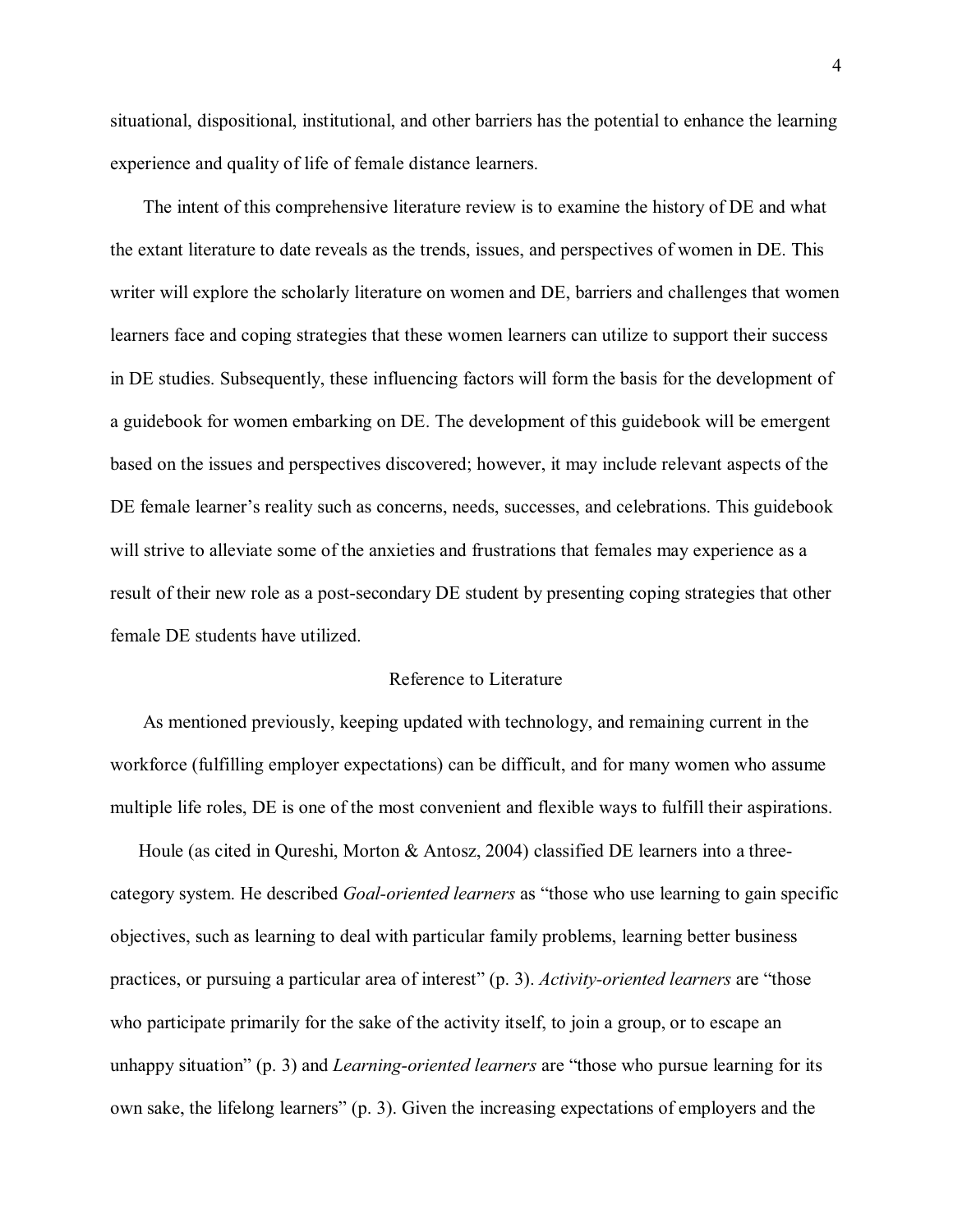apparent motivations towards self-directed, lifelong learning it stands to reason that the number of DE learners will continue to increase into the  $21<sup>st</sup>$  century.

 Srivastava (2002) stated that **"**Enrollment in higher education has been on the rise and so has the number of female graduates" (p. 6). At Athabasca University (AU), Canada's Open University situated in Athabasca, AB, "the proportion of women graduates grew steadily in the past five years from 38 percent in 1998-99 to 54 percent in 2002-03" (AU 2003 Annual Report). AU currently has 24,136 students (22,019 undergraduate and 2117 graduate) enrolled in DE courses (AU Student Enrollment: Statistics, 2004).

 Most studies of distance learners in North America have indicated that more women than men are enrolled in courses through DE. Typically a distance learner is 1) older than the typical undergraduate, 2) female, 3) likely to be employed full-time, and 4) married (Thompson, 2004). Bontempi (2004) reported that the majority of distance learners are between 25 and 34 years old and over seventy percent of recent graduates who studied by distance worked full time during their degree program. It is significant to mention here that childbearing years are also typically between the ages of 25 and 34.

 In September of 2001 a report released by the American Association of University Women (Carlson, 2001) indicated that women who take DE courses face substantially more challenges than do men. Reflective of some of these challenges, Cross (1981) maintained that the five most prevalent barriers are (a) lack of money, (b) not enough time, (c) forgot how to study and too difficult, (d) student thought they were too old, and (e) institution was too far away. Furst-Bowe and Dittmann (2001) stated, **"**Balancing a job, family, community and academic responsibilities can be a major challenge" (p. 405). Lack of student support and services, difficulties accessing necessary childcare, insufficient time and energy for studies due to employment or family responsibilities, change of job or residence, changed family responsibilities, lack of financial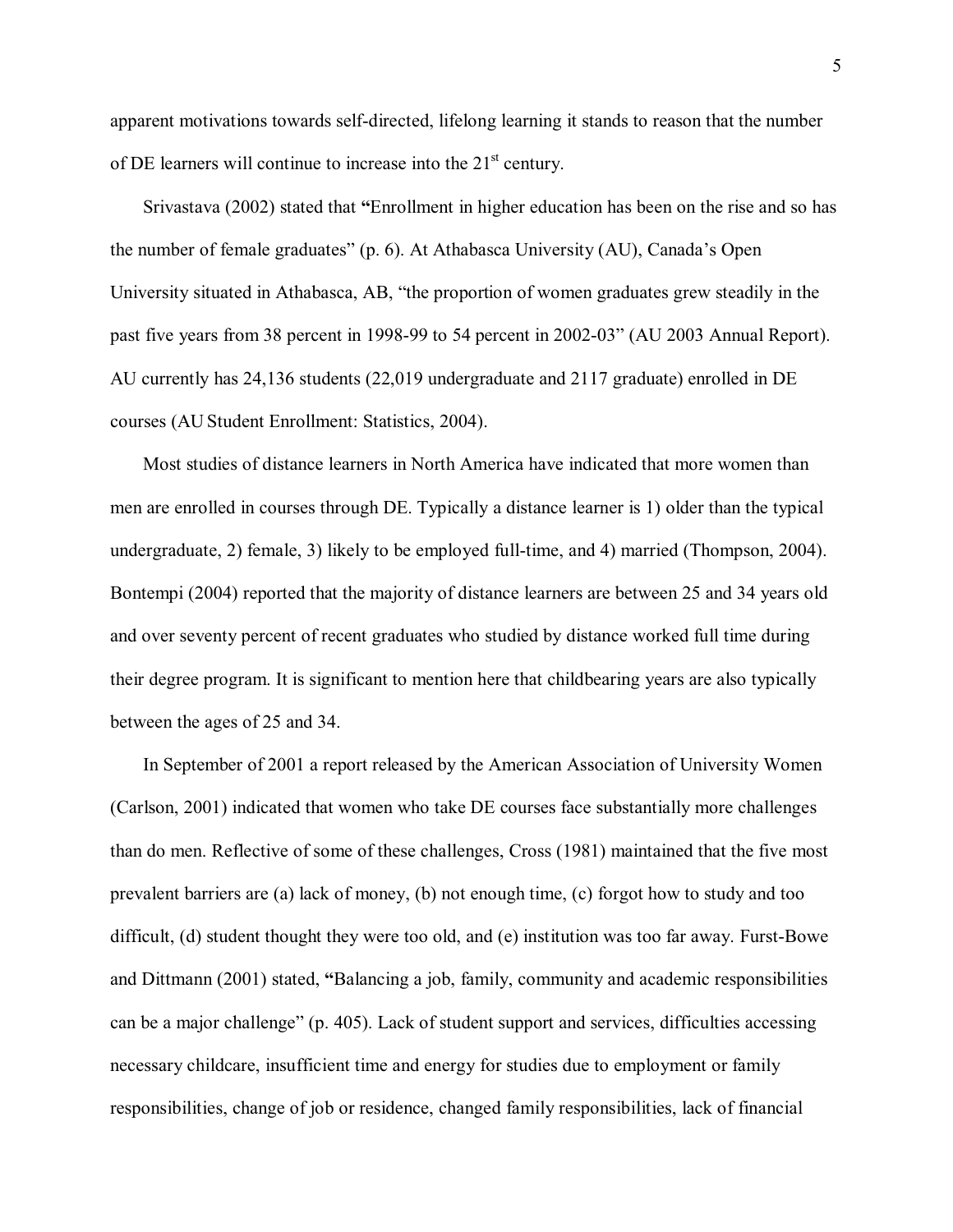support, illness of self or family member, and pregnancy are all factors that can hinder academic success. Also, Galusha (2004) mentioned that a "student's lack of adequate hardware and the subsequent cost barrier of obtaining equipment could place undue hardship on some remote students" (p. 9).

 Geographical isolation and lack of social interactions with other students is a major problem for DE students according to Galusha (2004) and can lead to feelings of alienation and the denied perception that they belong to a scholarly community. Burke (2001) described "expectations and attitudes, arising from their position in society" (p. 610) as an obstacle to women's success in their studies. She also indicated that lack of social support, lack of guidance, study conditions at home, and lack of communication are anxiety-promoting challenges that women in DE can experience.

 Another difficulty encountered by DE students is lack of experience and training in reference to technical issues (e.g., e-mailing, word processing) and DE (Galusha, 2004). This inexperience can promote feelings of insecurity and helplessness. Student inability to manage the volume or level of work has also been mentioned throughout DE literature as a challenge to learning.

 The fact that most DE learners are female and that these women face a multitude of barriers/challenges (including multiple life roles) speaks to the importance of examining and reporting on the perceptions of these learners and learning from their unique experiences. A culminating guidebook geared for women who are involved or considering becoming involved in DE learning will provide support and normalization of the experience for these women.

#### Method

 A comprehensive literature review will serve to explore the evolution of DE, reveal the issues and perspectives in women and DE and provide rationale for further study into this area. I have identified a wide range of preliminary sources and primary research journals as appropriate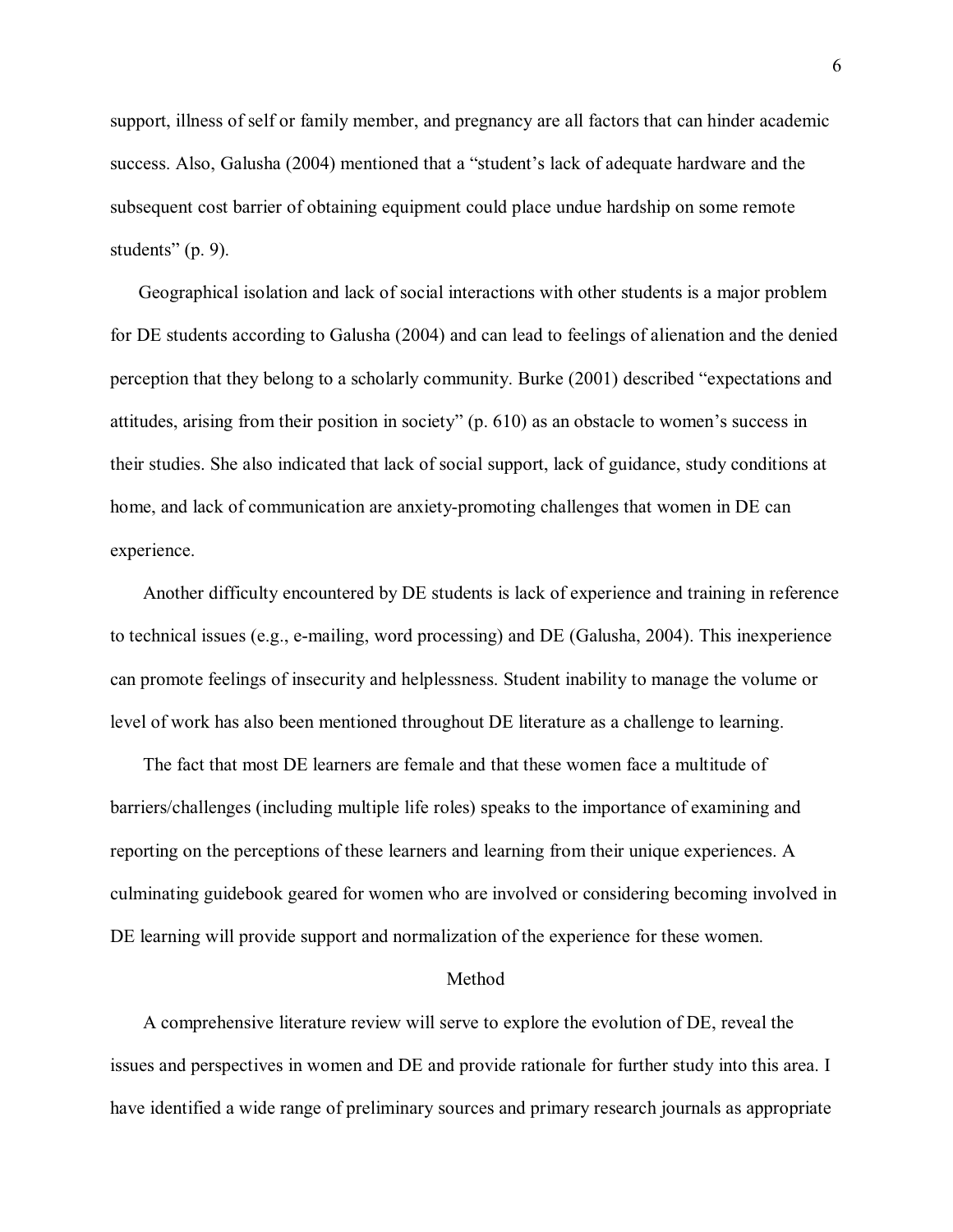and relevant to my topic. Various primary research journals include the *American Journal of Distance Education Report, New Horizons in Adult Education,* and the *Distance Education Report*. Texts such as *Women and Distance Education: Challenges and Opportunities* by Christine von Prummer, *Feminist Critique of Adult and Continuing Education* by June Thompson, the *Handbook of Distance Education* by Moore and Anderson, and *The Third Shift* by Cheris Kramarae will also provide useful and pertinent data. Searches using databases such as Academic Search Premier, PsychINFO, EBSCO host, EMBASE: Excerpta Medica, PsychArticles, and Psychology and Behavioral Sciences Collection will be conducted. Search words potentially used will be: trends in DE; issues in DE; women and DE; gender and DE; successes in DE; perspectives of women in DE.

 This writer will analyze and consolidate the literature in an organized and meaningful fashion to inform future research and aid as a resource for women entering DE through the development of a guidebook. The following outline is a tentative template for the literature review and subsequent guidebook.

1. What is DE?

- 2. Brief overview of the history of DE
- 3. Trends in DE (e.g., student/enrolment, technology, academic, faculty, economic)
- 4. Who are the users of DE? (e.g., characteristics, demographics, statistics)
- 5. Why do women learners choose DE over traditional education?
- 6. Issues women face in DE (e.g., gender gap, androcentrism, childbearing/parenting)
- 7. My Journey (e.g., introduction, personal experience with DE)
- 8. How to make DE work for you
- 9. Successes and Celebrations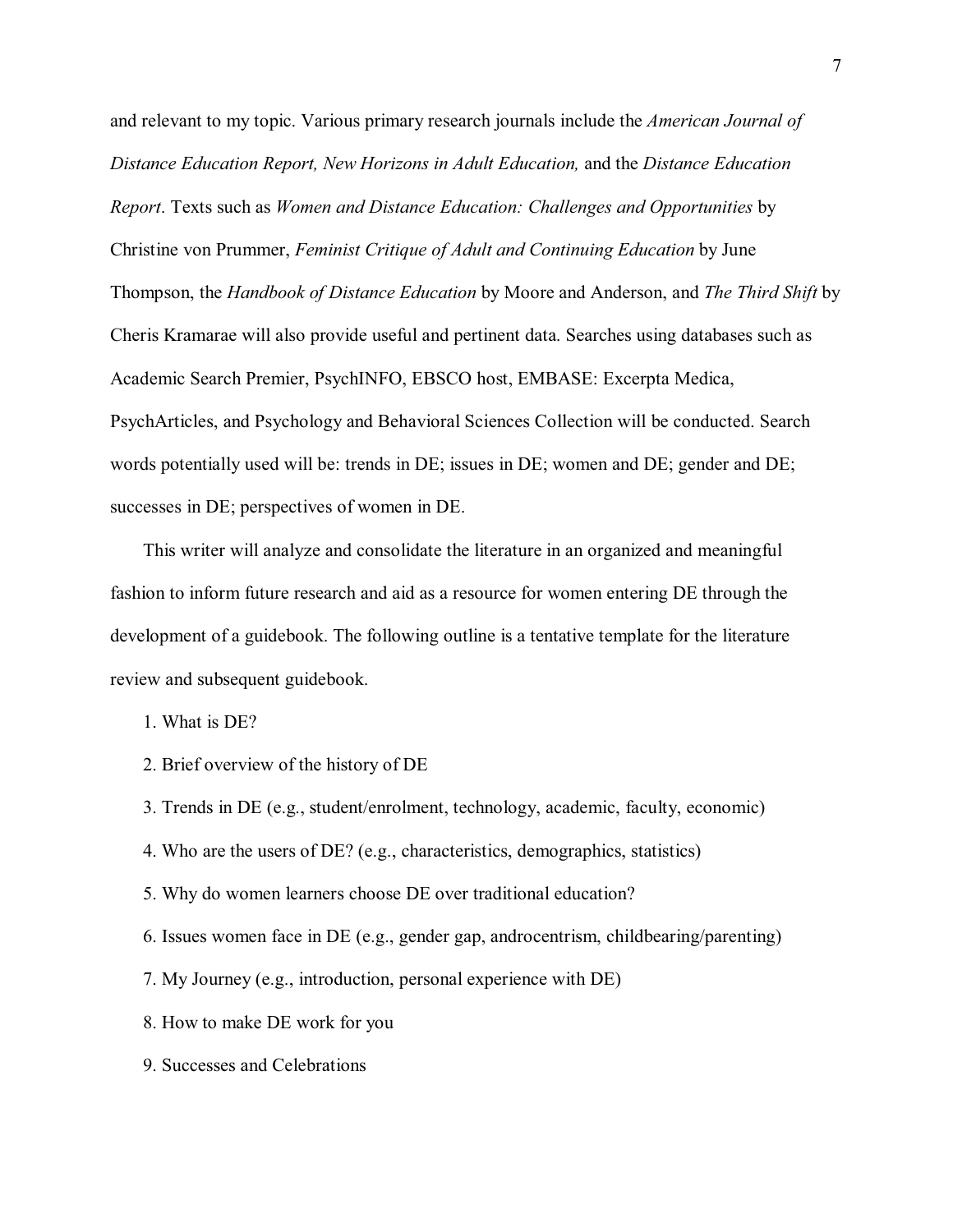Sections 1 to 6 will form the central basis of the literature review and will be summarized briefly, in a user-friendly way, in the guidebook. The brief overview of the history of DE will include information accumulated from searches of literature published from January 1975 to the present time, 2005. Information highlighting trends in DE, current issues affecting women in DE, potential barriers and facilitative factors (successes and celebrations) in the experience will be drawn primarily from the last 15 years.

 Section 7 (my experience with DE) will follow the aforementioned summarization, as will sections 8 and 9. Section 8 will be more extensive in nature and will constitute the practical component of the guidebook. Section 9 will provide stories of hope and inspiration for the DE student as she begins her journey.

#### Implications

 As Conhaim (2003) suggested **"**Online higher education is part of the growing trend in lifelong learning" (p. 1). Women must integrate their post-secondary education into lives characterized by multiple roles such as employee, wife/partner, mother, family member, caregiver, and volunteer. Many women are "torn between self-development, careers, and family commitments" (Younes & Asay, 1998, as cited in Fram & Bonvillian, 2001, p. 2). Stressors can produce strain in the individual's biological, psychological and social systems, which can result in attrition and chronic stress.

 The gathering of information in the area of women and DE and the development of a guidebook will be beneficial to female DE learners in that they could become more aware of what it takes for them to accomplish their academic and career goals. A user-friendly guidebook that complements current scholarly literature would provide necessary steps for success for women students embarking on their DE journey. An emphasis, in this review, on the successes and celebrations of women in DE would reveal to new DE women learners that success is within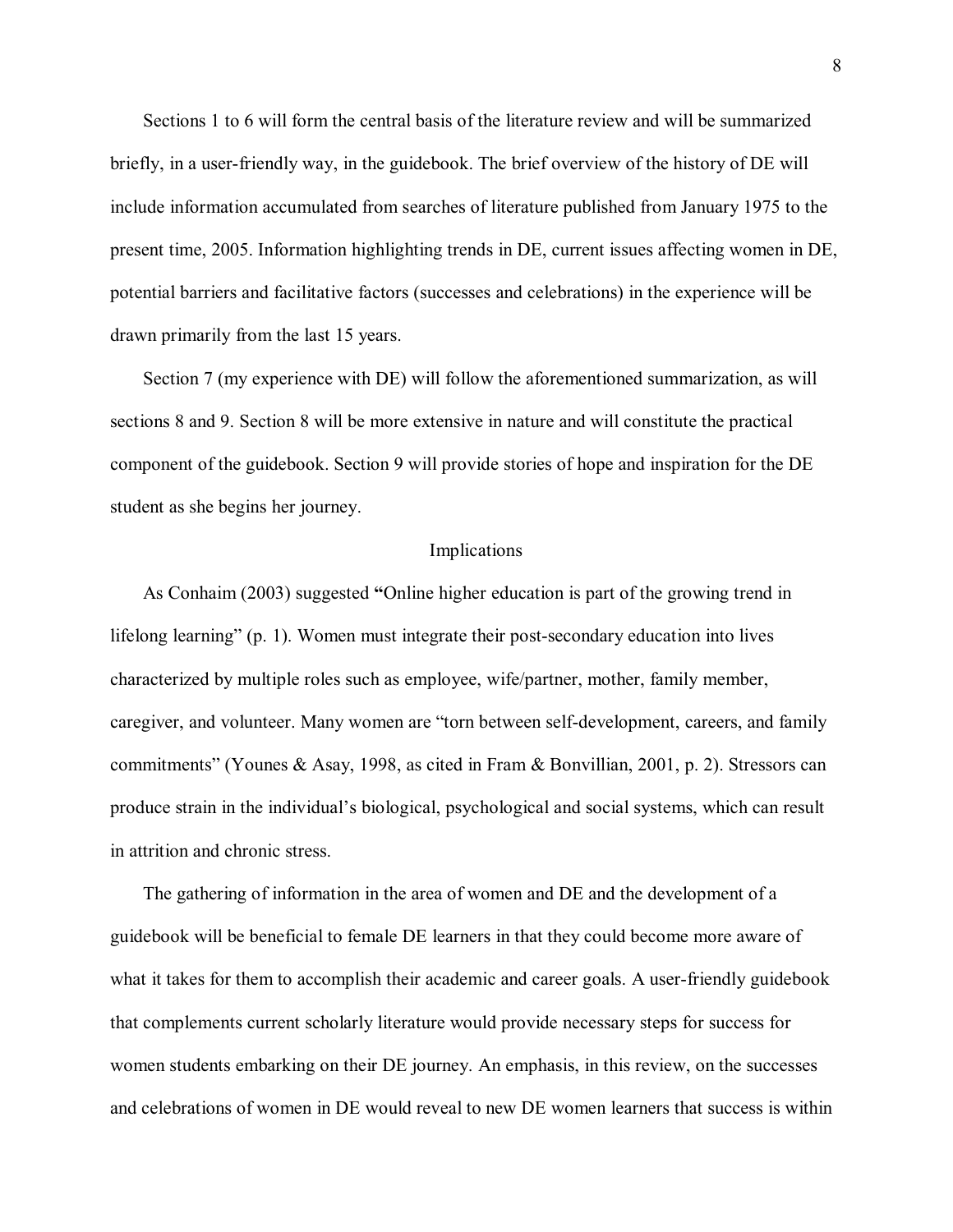their reach. I aim to provide encouragement, hope, and instil a firm belief that with motivation and perseverance, accomplishing career goals is not only a distinct possibility but a probability.

 The review and guidebook will additionally provide an overview of relevant and useful information that will assist in informing developers, administrators, and instructors of DE programs in fostering more effective delivery of integrated support and flexible learning technologies to women students of DE programs.

 Additionally, this research will add to the body of literature in the area of DE. Steps will be taken to disseminate this research at conferences such as the Canadian Association for Distance Education (CADE) Conference, the Web-Based Teaching and Learning (NAWeb) Conference and the Association for Media and Technology in Education (AMTEC) Conference. Findings will be submitted to various DE journals such as the CADE: Journal of Distance Education, the CJLT: Canadian Journal of Learning and Technology, the New Horizons in Adult Education Journal and the Distance Education Report.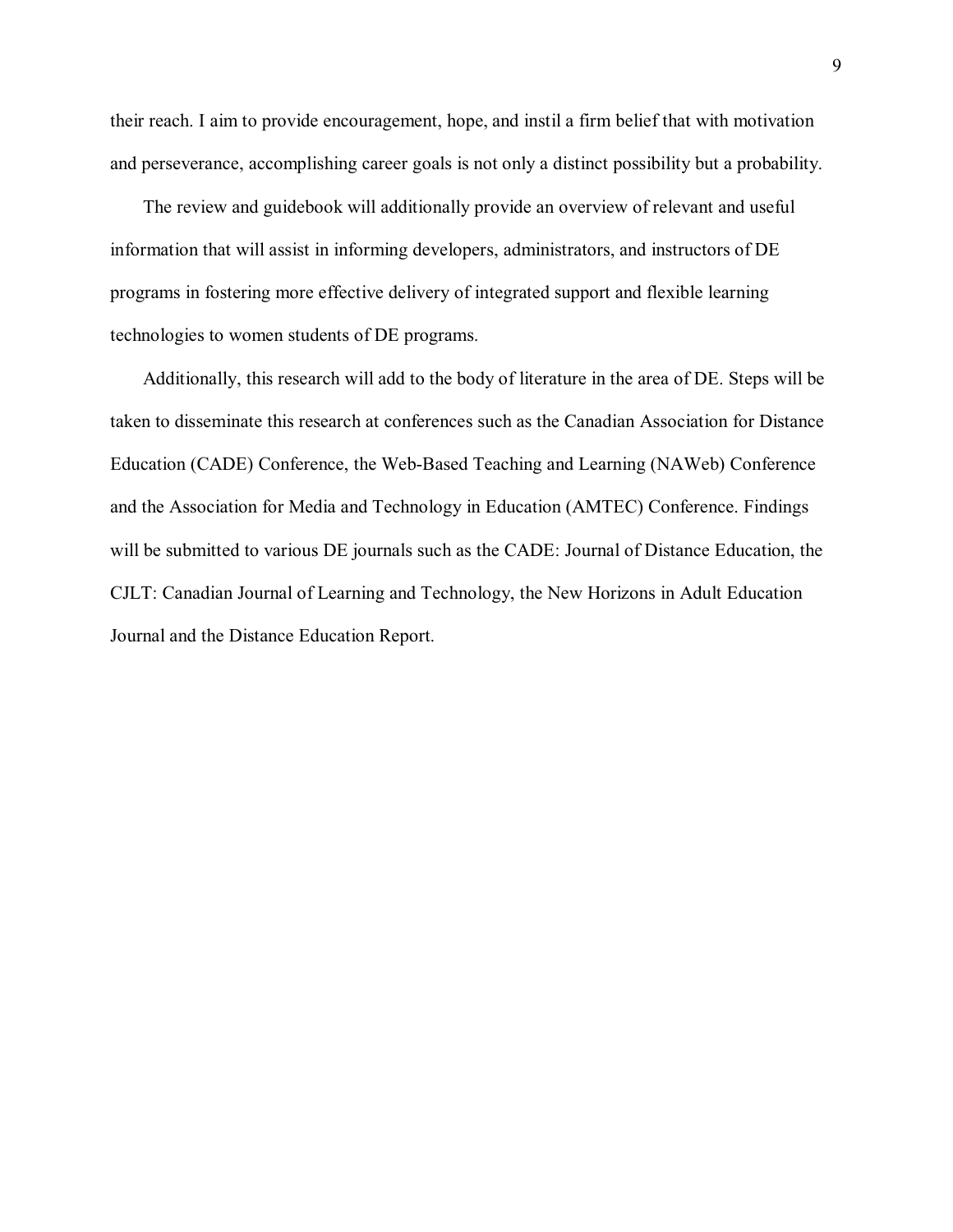- Andrusyszyn, M., Cragg, B., & Fraser, J. (2004). *Professional women using different distance education technologies: A qualitative analysis of role integration*. Retrieved on March 21, 2004, from http://www.cade-aced.ca/icdepapers/andrusyszyn.htm
- Athabasca University. (2004). *Student enrollment: KeyFacts*: Gradview.com. Retrieved on March 21, 2004, from

http://www.gradview.com/search/keyfacts/student\_body.jsp?scid=5002075

- Athabasca University. (2003). *Annual report*. Retrieved on September 22, 2004, from http://www.athabascau.ca/report2003/report2003.pdf
- Bontempi, E. (2004). *Motivation and distance learning: What we know so far*. Retrieved on March 21, 2004 from

http://www.xplana.com/articles/archives/Motivation\_and\_Distance\_Learning

- Burke, C. (2001). Women, guilt, and home computers. *CyberPsychology & Behavior, 4*(5), 609- 615.
- Carlson, S. (2001). Distance education is harder on women that men, study finds. *Chronicle of Higher Learning, 48*(5), 48-51.
- Chung, F. (1990). Strategies for developing distance education. In M. Croft, I. Mugridge, J.S. Daniel, & A. Hershfield (Eds.), *Distance education: Development and access*. International Council for Distance Education. Venezuela.

Conhaim, W.W. (2003). Education ain't what it used to be. *Information Today, 20*(11), 37-39.

- Cross, K.P. (1981). *Adults as learners*. San Francisco: Jossey-Bass.
- Fram, E.H., & Bonvillian, G. (2001). Employees as part-time students: Is stress threatening the quality of their business education? *S.A.M. Advanced Management Journal, 66*(3), 30-37.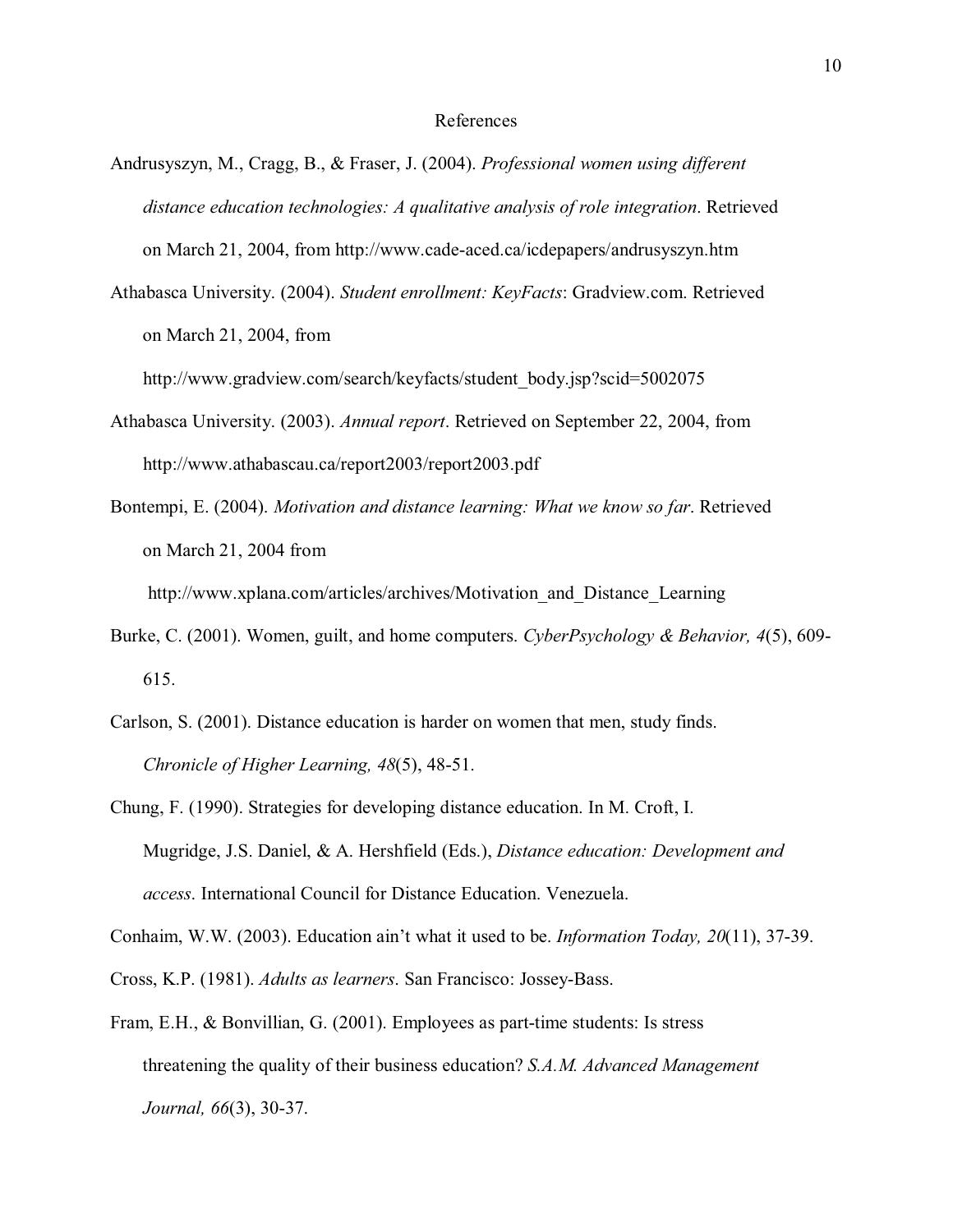- Furst-Bowe, J., Dittmann, W. (2001). Identifying the needs of adult women in distance learning programs. *International Journal of Instructional Media, 28*(4), 405-413.
- Galusha, J.M. (2004). *Barriers to learning in distance education*. The Infrastruction Network: University of Southern Mississippi. Retrieved on March 19, 2004 from http://www.infrastruction.com/barriers.htm
- Leiper, J.M. (2004). Women, death, and dying: Distance education as a way of linking personal experience with sociocultural understanding. *Journal of Distance Education*. Retrieved on March, 2004 from http://cade.athabascau.ca/vol8.2/09\_leiper.html
- Qureshi, E., Morton, L.L., & Antosz, E. (2004). *An interesting profile-university students who take distance education courses show weaker motivation than on-campus students*. Retrieved March 19, 2004, from http://www.westga.edu/distance/ojdla/winter54/Qureshi54.htm
- Rezabek, R.J. (1999). *A study of the motives, barriers, and enablers affecting participation in adult distance education classes in an Iowa community college*. Dissertation Abstracts International, 1999. (UMI No. 9930319).
- Srivastava, M. (2002). A comparative study on current trends in distance education in Canada and India. *Turkish Online Journal of Distance Education, 3*(4), 1-11. Retrieved on March 19, 2004, from

http://tojde.anadolu.edu.tr/tojde8/articles/srivastava.htm

Thompson, B. (1998). *Distance learners in higher education*. World Bank: Global Distance Edcationet. Retrieved on March 19, 2004, from http://www1.worldbank.org/disted/Teaching/Design/kn-02.html

von Prummer, C. (2000). *Women and distance education: Challenges and opportunities*.